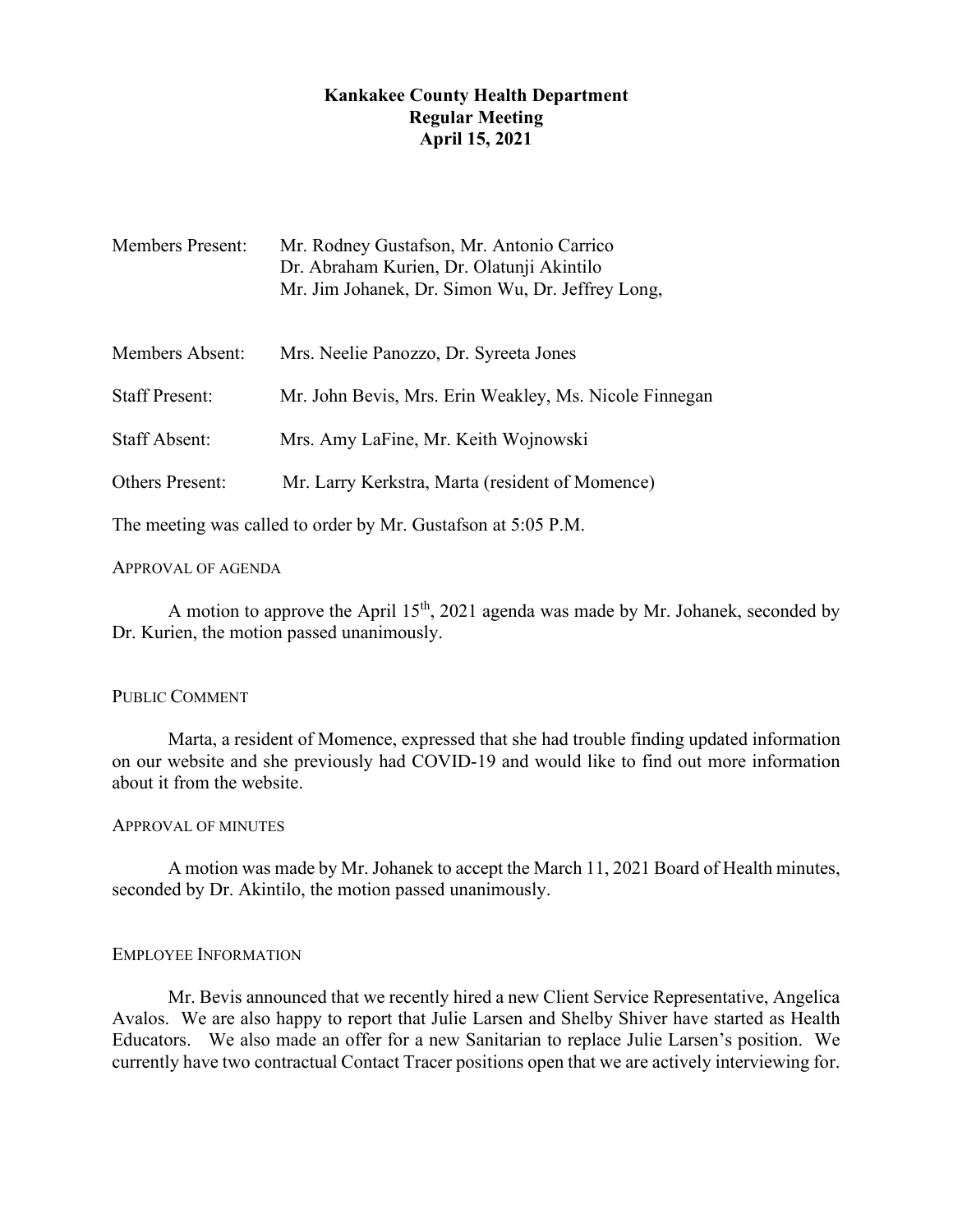#### DIVISION REPORTS

## *Client Services*

 As reported last month, STDs are still on the rise and we have made it a priority to continue to keep our clinic open for those clients. We are also continuing to serve WIC clients by phone and through our curbside pickup.

### *Environmental Health*

Mr. Bevis indicated that there is not much new guidance to report on and we have had very few masking complaints. We are actively approving temporary food applications and expect that to continue to increase as we get into warmer weather and more festivals scheduled in the months ahead.

#### *Administrator's Report*

Mr. Bevis explained that we are continuing to actively vaccinate in our conference room two days a week onsite at the Health Department and have also been actively out in the community vaccinating factories like Johnsonville and Silva. Our current vaccination rate in Kankakee County is currently at 12.2%. We recently had a National Guard event in which we were able to give 2050 out of a possible 2100 doses. We were also recently approached again by the National Guard to host a 3-day event in which we had to move locations from KCC due to a scheduling conflict. The issue arose from a change in vaccine from Johnson and Johnson to Moderna, creating a secondary clinic four weeks later which conflicted with KCC's Graduation date. The new event will be held at the First Church of the Nazarene and we will be administering Moderna, due to Johnson and Johnson being put on hold until further review. The Region 7 positivity rate is currently at 6% and our positivity rate in Kankakee county is currently at 4%. We are making every attempt possible to work with all the vaccine providers in our community to make the vaccine readily available to everyone who is eligible and wants it at this time. We are also hopeful that the Johnson and Johnson will not be on hold for very long as our first National Guard event was a huge success and we felt that many people in the community were eager to get vaccinated with the one dose shot.

The Board expressed that they would like our website to be updated and Mr. Bevis thoroughly agreed. He also explained that we are actively working with the company that purchased our website from the original company that created it and they are currently making changes to our COVID-19 section now. We also expressed that when our original website went live it was over a year and a half behind on content which we were never able to get updated once COVID-19 took over as priority. Mr. Bevis agreed that we will make it a priority to have our website updated and the Board agreed that they would like to see an update in May.